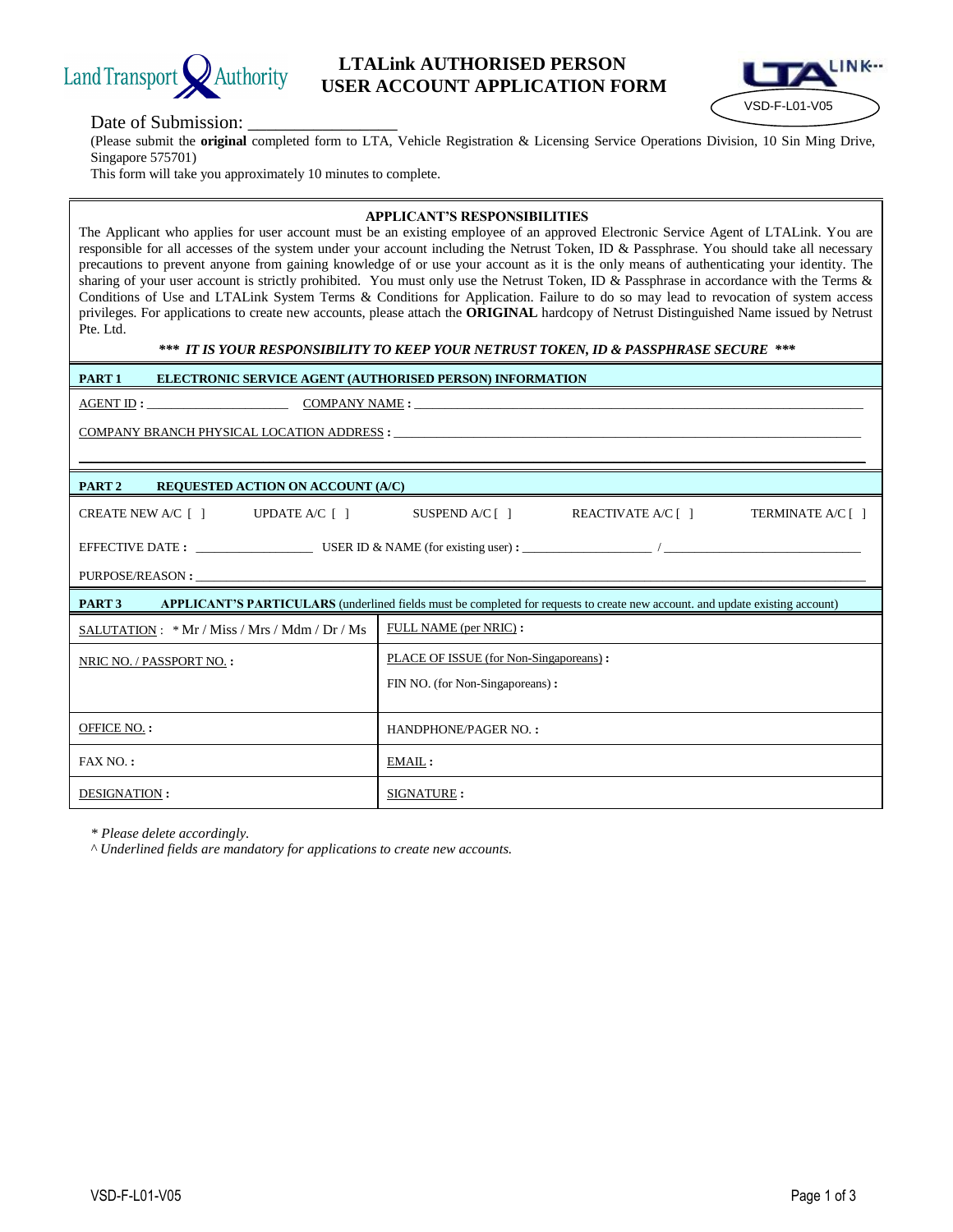

# **LTALink AUTHORISED PERSON USER ACCOUNT APPLICATION FORM**



| REQUESTED ACCESS (Please tick according to the LTA approved roles indicated on the LTALink Electronic Service Agent Application Form):                                       |                                                                                                                                                     |  |  |
|------------------------------------------------------------------------------------------------------------------------------------------------------------------------------|-----------------------------------------------------------------------------------------------------------------------------------------------------|--|--|
| Remove Registration of Vehicle<br>Add<br>Register New Vehicle<br>Transfer, Split & Encashment of PARF/COE Rebate                                                             | Add Remove Transfer of TCOE<br>Transfer of Temporary COE                                                                                            |  |  |
| Seller to Dealer Transfer                                                                                                                                                    | Split Own PARF/COE Rebate                                                                                                                           |  |  |
| Dealer to Buyer Transfer                                                                                                                                                     | Split Third Party PARF/COE Rebate                                                                                                                   |  |  |
| Seller to Buyer Transfer                                                                                                                                                     | Encash Own PARF/COE Rebate                                                                                                                          |  |  |
|                                                                                                                                                                              | Encash Third Party PARF/COE Rebate                                                                                                                  |  |  |
| <b>Transfer of Vehicle Ownership</b>                                                                                                                                         |                                                                                                                                                     |  |  |
| Temporary Transfer (Seller to Dealer Transfer)                                                                                                                               | Dealer to Dealer Transfer                                                                                                                           |  |  |
| Permanent Transfer (Dealer to Buyer Transfer)                                                                                                                                | Seller to Buyer Transfer                                                                                                                            |  |  |
|                                                                                                                                                                              |                                                                                                                                                     |  |  |
| VITAS                                                                                                                                                                        |                                                                                                                                                     |  |  |
| Type Approval Application                                                                                                                                                    | Extension to Type Approval Application                                                                                                              |  |  |
| <b>Batch Approval Application</b>                                                                                                                                            | <b>Registration Inspection Application</b>                                                                                                          |  |  |
| Vehicle Recall                                                                                                                                                               | Change of Vehicle Particulars                                                                                                                       |  |  |
| Re-assignment of VAC                                                                                                                                                         | Transfer of VAC                                                                                                                                     |  |  |
| Drawing Approval                                                                                                                                                             | <b>Accessory Approval</b>                                                                                                                           |  |  |
| Vehicle Inspection - Inspectors                                                                                                                                              |                                                                                                                                                     |  |  |
| <b>Authorised Operators</b><br>De-register Vehicle (Authorised Scrapyard)<br>De-register Vehicle (Authorised EPZ Operator)<br>Update Seal No. (Authorised Inspection Centre) |                                                                                                                                                     |  |  |
| <b>Authorised Road Tax Collection Centres</b>                                                                                                                                |                                                                                                                                                     |  |  |
| Renew Road Tax (LTA Payment Methods)                                                                                                                                         | Renew Road Tax (your own Payment Methods)                                                                                                           |  |  |
| Cancel Road Tax (LTA Payment Methods)                                                                                                                                        | Cancel Road Tax (your own Payment Methods)                                                                                                          |  |  |
| Authorised Day Licence Agents                                                                                                                                                |                                                                                                                                                     |  |  |
| Issue Day Licence                                                                                                                                                            | Sell Day Licence<br><b>Exchange Day Licence</b>                                                                                                     |  |  |
| COUNTER COLLECTION ROLE (FOR ROAD TAX / DAY LICENCE AGENTS ONLY) : * CASHIER / SUPERVISOR / CHIEF CASHIER<br>*Please select ONE option only.                                 |                                                                                                                                                     |  |  |
| SPECIAL ROLES REQUIRED :                                                                                                                                                     |                                                                                                                                                     |  |  |
| Access to view entire company's records: * YES / NO                                                                                                                          | Access to maintain company's profile & settle : * YES / NO                                                                                          |  |  |
| (Note: For Road Tax/Day Licence Agents, this role can only<br>be assigned to Chief Cashiers.)                                                                                | outstanding transactions for company                                                                                                                |  |  |
| PART <sub>4</sub>                                                                                                                                                            | <b>AUTHORISATION BY DIRECTOR ** / MANAGER*** OF ELECTRONIC SERVICE AGENT</b>                                                                        |  |  |
|                                                                                                                                                                              | ** With the exception of companies that have a single Director, the applicant under Part3 and authoriser under Part 4 cannot be the same personnel. |  |  |
| ***The authoriser under Part 4 must be of a higher designation than the applicant under Part 3                                                                               |                                                                                                                                                     |  |  |
|                                                                                                                                                                              | NAME:                                                                                                                                               |  |  |
|                                                                                                                                                                              |                                                                                                                                                     |  |  |
| SIGNATURE : _______                                                                                                                                                          |                                                                                                                                                     |  |  |

*\* Please delete accordingly.*

*^ Underlined fields are mandatory for applications to create new accounts.*